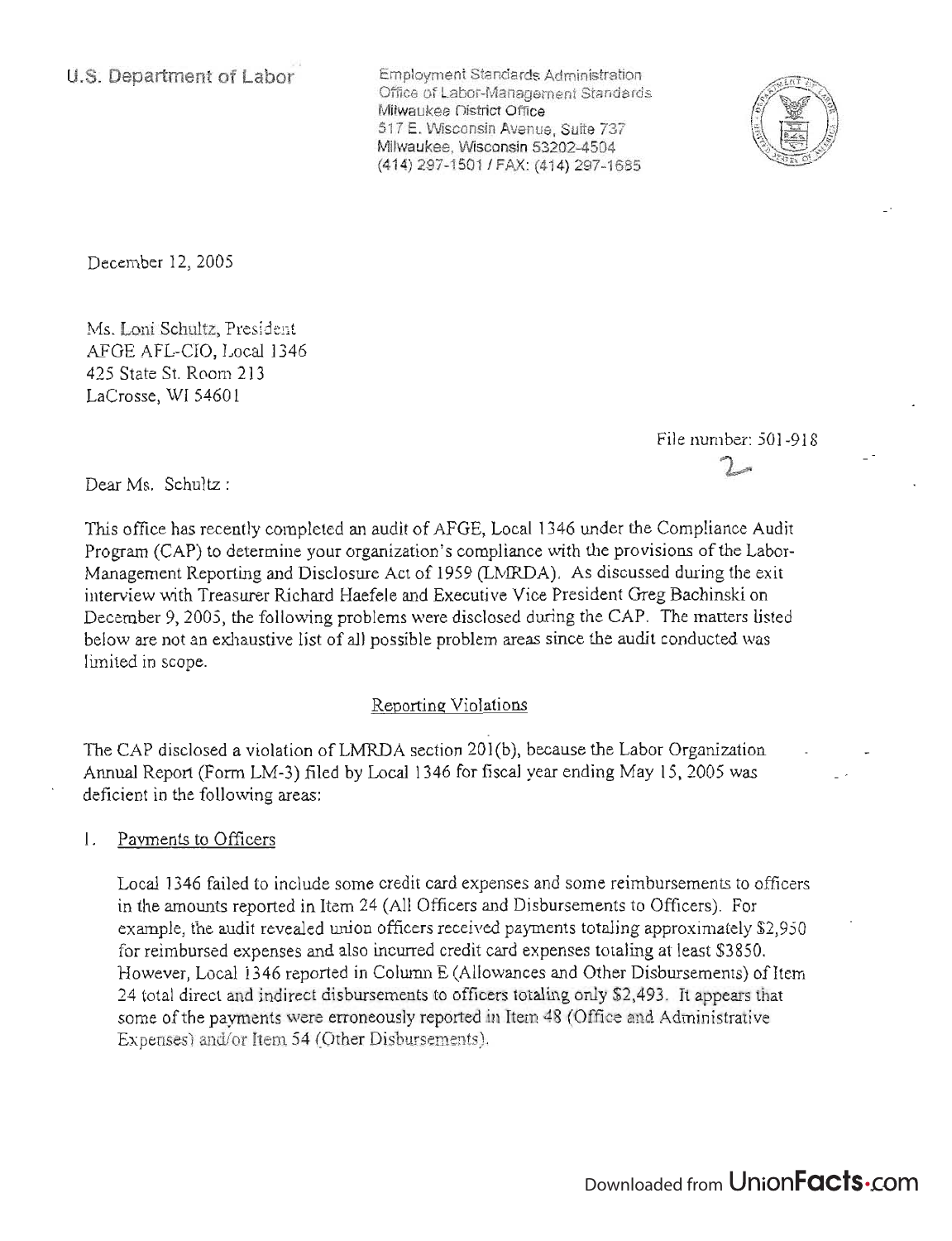AFGE, Local 1346 December 12,2005 Page 2 of 4

In addition, Treasurer Cara Nichols received a "stipend" of \$580 during 2004, but Local 1346 reported  $$0$  in Column D (Gross Salary) of Item 24. During the exit interview with Richard Haefele and Greg Bachinski, on December 9, 2005, they both informed me that the stipend paid to the treasurer is for the purpose of compensating the officer for the work that they do for Local 1346 and is not to reimburse the officer for out-of-pocket expenses. Payments for such a purpose are considered salary for LM-3 reporting purposes and should be reported in Item 24, Column D (Gross Salary) of the LM-3 report.

All direct disbursements to your union's officers and some indirect disbursements made by your organization on behalf of its officers must be included in the amounts reported in Item 24. A "direct disbursement" to an officer is a payment made by your organization to an officer in the form of cash, property, goods, services, or other things of value. An "indirect disbursement" to an officer is a payment made by your organization to another party (including credit card companies) for cash, property, goods, services, or other things of value received by or on behalf of an officer. However, indirect disbursements for temporary lodging (such as a union check issued to a hotel) or for transportation by a public carrier (such as an airline) for an officer traveling on union business should be reported in Item 48 (Office and Administrative Expenses).

2. Bonding

Item 20 (Fidelity Bond) reported that Local 1346's officers and employees are bonded for \$150,000. However, the audit revealed that Local 1346 officers and employees are only bonded for \$15,000.

3. Cash Reconciliation

Local 1346's cash figures for the reporting period do not reconcile. Specifically, cash at the start of the reporting period (Item 25(A)) plus total receipts (Item 44) minus total disbursements (Item 55) does not equal cash at the end of the reporting period (Item 25(B)). Either one or more of the reported figures in these items is inaccurate or was blank and should be corrected or the cash shortage or overage must be explained in Item 56 (additional information). See worktable below.

\$43,200.00 Cash-Start of Reporting Period (Item 25 (A))

- $\div$  \$103,054.00 Total Receipts (Item 44)
- $=$  \$146,254.00 Total
- $-$  \$92,183.00 Total Disbursements (Item 55)
- = \$54,07l.00 Ending Cash Computation
- vs. \$54,105.00 Cash-End of Reporting Period (Item 25 (B)) \$34.00 Difference

 $\sim$   $\sim$ 

 $\sim$   $\sim$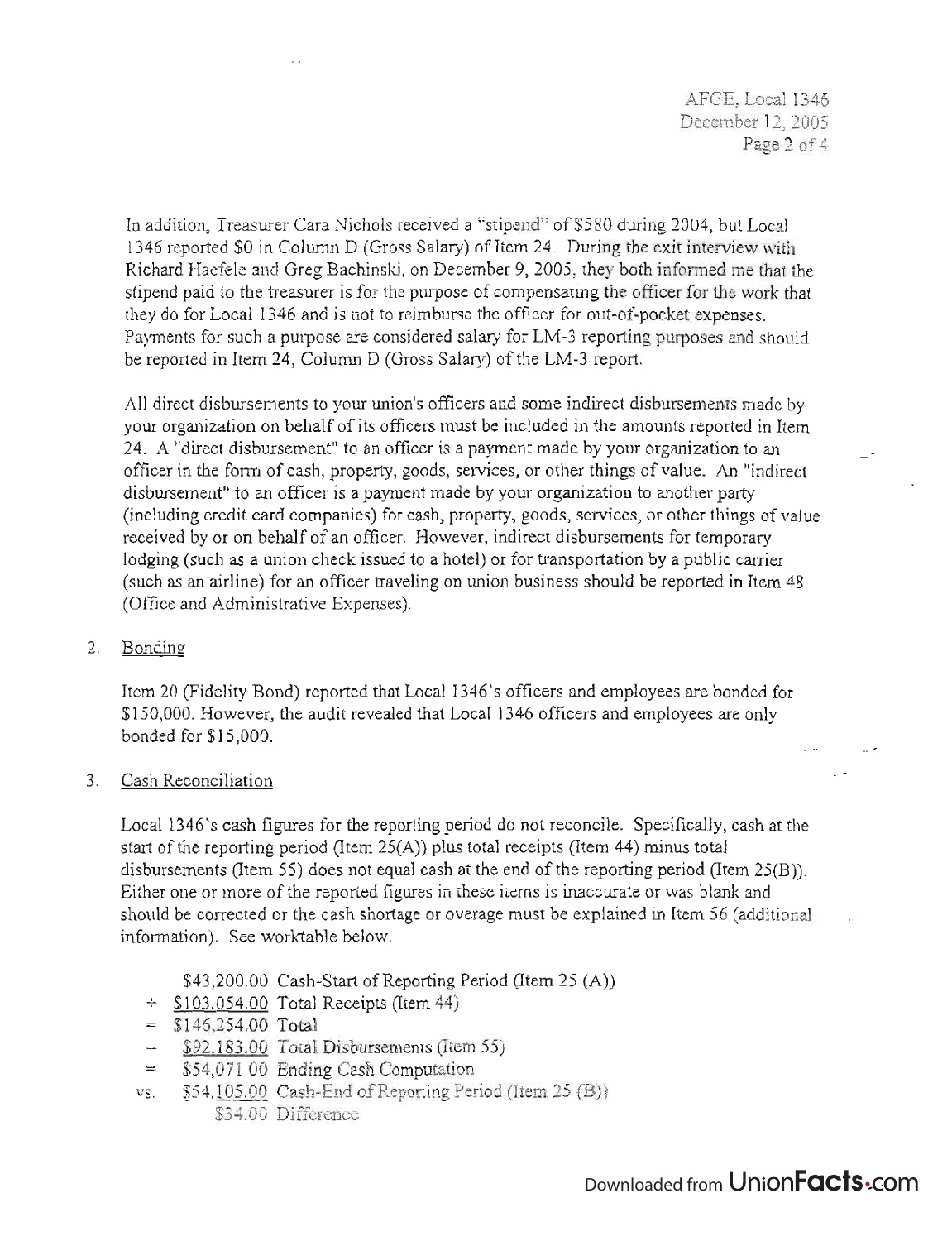AFGE, Local 1346 December 12, 2005 Page 3 of 4

## 4. AcquirelDispose of Property

Item 13 (Acquire any goods or property in any manner other than by purchase or dispose of any goods or property in any manner other than by sale?) should have been answered "Yes" instead of "No," because Local 1346 gave away goods to members during meetings. These "door prizes" included items such as kitchen gadgets, candles, dinnerware, and gift certificates for restaurants and book stores. The type and value of any property received or given away must be identified in the additional information section of the LM report with the identity of the recipient( s) or donor of such property. In addition, Local 1346 must retain records which adequately accounts for all property that is purchased, sold, and given away. Records must be retained that support the information required to be reported in Item 56. The record keeping requirement could be satisfied by recording the required information in meeting minutes or some other record.

I am not requiring that Local 1346 file an amended LM-3 report to correct the deficient items, but as agreed, your union will properly report the deficient items on all future reports filed with this agency.

#### Other Issues

## 1. Inadequate Bonding

The audit revealed a violation of LMRDA Section 502 (Bonding), which requires that the union's officers and employees be bonded for no less than 10% of the total funds handled by those individuals or their predecessors during the preceding fiscal year. Local 1346'sofficers and employees are currently bonded for \$15,000. However, the bonding calculation shows that during 2004, Local 1346 officers handled \$166,731.36. Officers and employees must be bonded for at least 10% of this amount. Local 1346 should obtain adequate bonding coverage for its officers and employees as soon as possible. As agreed, you will provide proof of bonding coverage to this office as soon as adequate coverage has been obtained.

## 2. Salary Authorizations

During the audit, I advised you that authorization of the stipend amount paid to the treasurer could not be found in union records. Such authorization is an important matter which should be recorded in union records. I suggest that the union take steps to record the authorized salary amount by discussing it at a future meeting and recording it in meeting minutes or by recording it in some other record. When the authorized salaries have been recorded in union records, I would appreciate it if you would forward a copy of the record documenting the authorization to me at the above address.